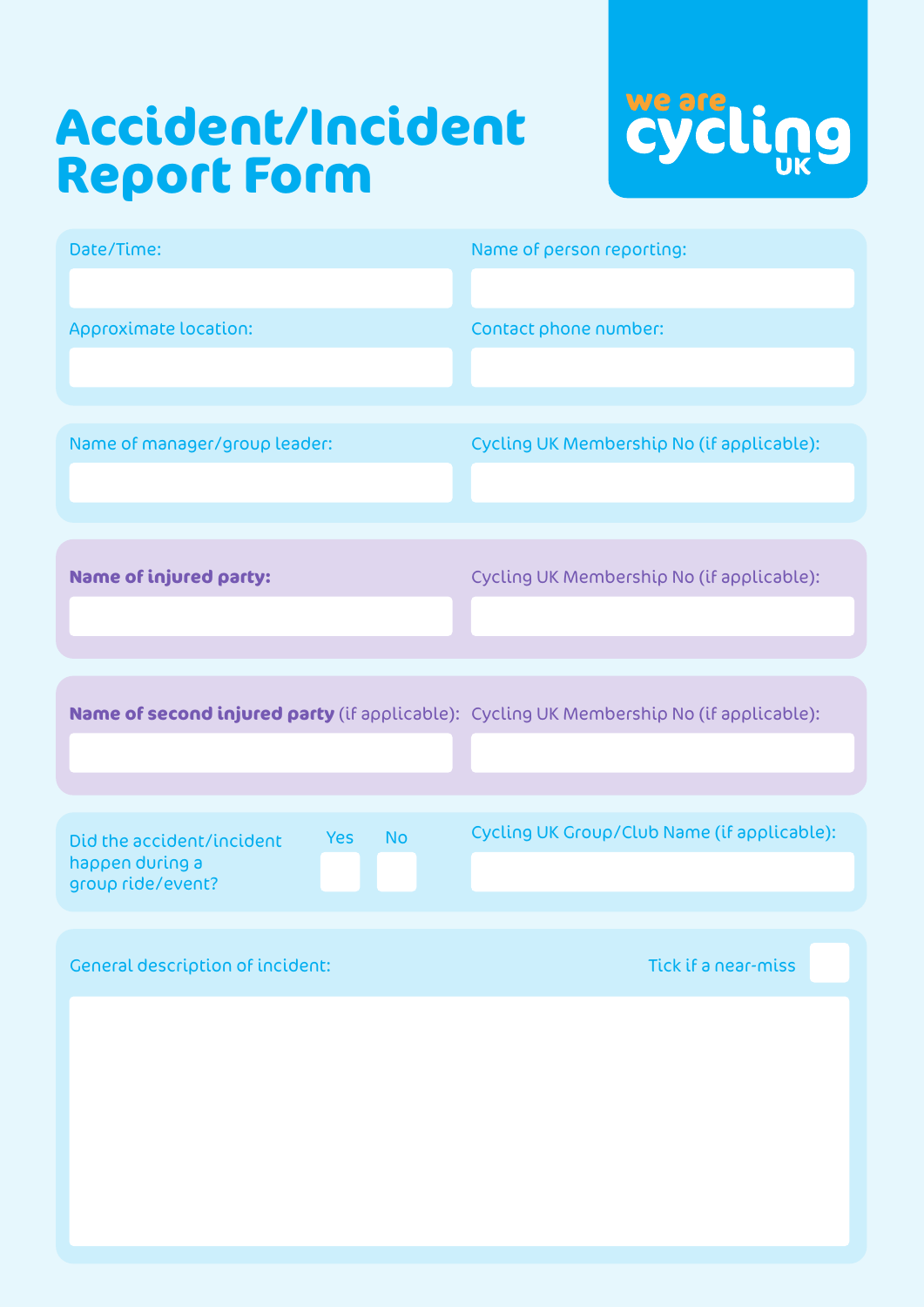# **Severity of any injury:** (please tick as appropriate)

| Individual name: |      | Role on ride (e.g. guest, volunteer etc): |      |
|------------------|------|-------------------------------------------|------|
|                  |      |                                           |      |
| Type of injury   | Head | <b>Torso</b>                              | Limb |
| Fracture         |      |                                           |      |
| Sprain           |      |                                           |      |
| Cut              |      |                                           |      |
| <b>Burn</b>      |      |                                           |      |
| <b>Bruise</b>    |      |                                           |      |
| Graze            |      |                                           |      |
| Other            |      |                                           |      |

| Severity of any injury: (please tick as appropriate) |      |              |                                           |  |
|------------------------------------------------------|------|--------------|-------------------------------------------|--|
| Individual name:                                     |      |              | Role on ride (e.g. guest, volunteer etc): |  |
|                                                      |      |              |                                           |  |
| Type of injury                                       | Head | <b>Torso</b> | Limb                                      |  |
| Fracture                                             |      |              |                                           |  |
| Sprain                                               |      |              |                                           |  |
| Cut                                                  |      |              |                                           |  |
| <b>Burn</b>                                          |      |              |                                           |  |
| <b>Bruise</b>                                        |      |              |                                           |  |
| Graze                                                |      |              |                                           |  |
| Other                                                |      |              |                                           |  |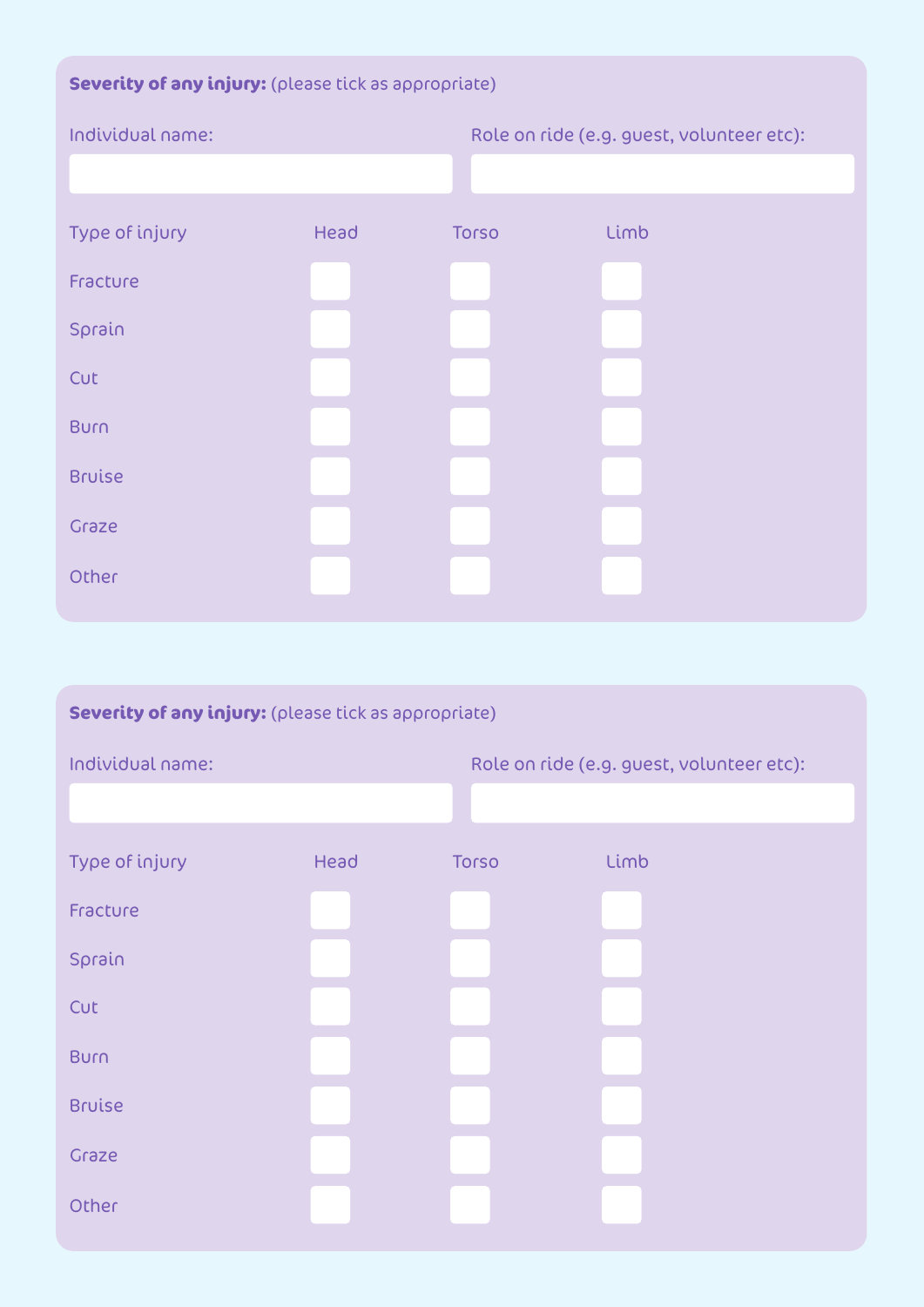| <b>First party details:</b>                     |                                |
|-------------------------------------------------|--------------------------------|
| Name:                                           | Contact phone number:          |
|                                                 |                                |
| Address:                                        |                                |
|                                                 |                                |
|                                                 |                                |
| Email:                                          |                                |
| Parents/Guardians/Next of kin contacted?<br>Yes | <b>No</b>                      |
| Name of person contacted:                       | Relationship to injured party: |
|                                                 |                                |
| Contact phone number:                           | Time of call:                  |
|                                                 |                                |

| <b>Second party details:</b> |                       |  |  |
|------------------------------|-----------------------|--|--|
| Name:                        | Contact phone number: |  |  |
|                              |                       |  |  |
| Address:                     |                       |  |  |
|                              |                       |  |  |
|                              |                       |  |  |
|                              |                       |  |  |
| Email:                       |                       |  |  |

## **If the incident involves a vehicle.**

| Name of driver: | Vehicle registration: |
|-----------------|-----------------------|
|                 |                       |
| Make/model:     | Colour:               |
|                 |                       |